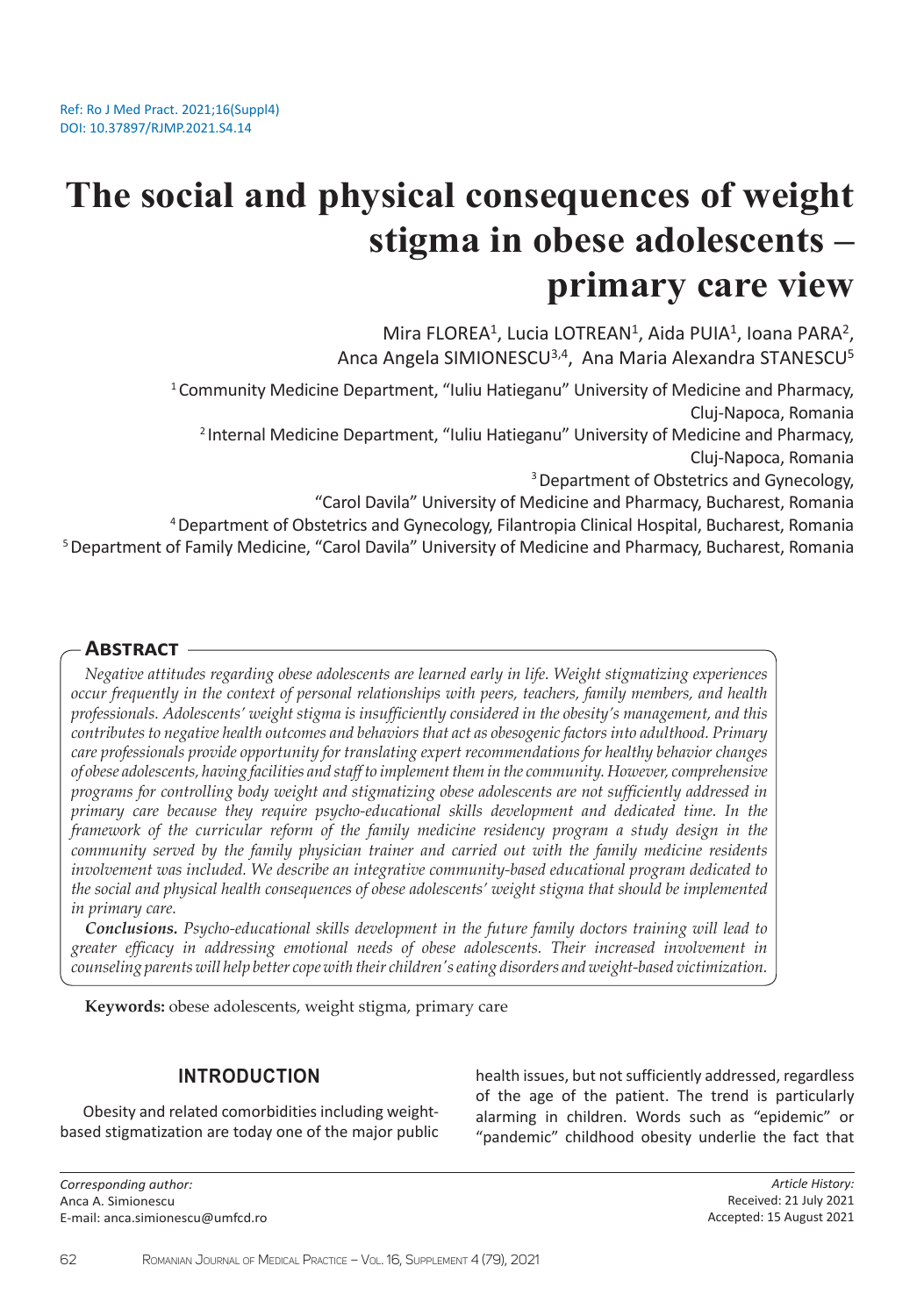even in children, obesity is emerging as a world global problem [1,2]. Adolescent obesity has physical health and social consequences [3,4], and is strongly linked with obesity during adulthood [5,6]. Negative attitudes regarding obese adolescents are learned early in life. Weight stigmatizing experiences occur frequently in the context of personal relationships with peers, teachers, family members, and health professionals. Adolescents' weight stigma is rarely considered in the longterm management of obesity, and this contributes to negative health outcomes and behaviors that act as an obesogenic factor into adulthood. Weight stigma includes attitudes, beliefs manifested as negative stereotypes, prejudice, ignoring and even rejection of obese person. The slim figure promoted by media has been accepted by the modern urban civilization, and overweight people began to be considered unattractive, less competent and sociable [7]. Although weight stigma is often tolerated in the community, considering that shame will motivate weight loss, sometimes, especially in adolescents it produces demotivation, leading to binge eating and disincentive for sports. Teasing and social rejection by peers are connected to psychological problems, and maladaptative eating behaviors such as strict dieting, fasting, self-induced vomiting, misuse of diet pills, laxatives [8]. Teachers have lower expectation from obese adolescent perceiving them to be lazy, having poor will, and lack of self-discipline. In addition, there is a personal experience of adolescents' shame, negative self-evaluation, or perceived discrimination by teachers that is part of weight self-stigma. Family members sometimes show embarrassment to the body appearance of their obese children and contribute to the limitation of social activities. Weight-based stigmatization is also common in healthcare settings [9], and has been observed among physicians, nurses, medical students, and dietitians [10]. The stigma of being overweight has been called debilitating because it cannot be hidden**,** and others see obesity as controllable [11] and should be carefully addressed by primary health care professionals.

# **PRIMARY CARE AS OPPORTUNITY TO IMPLEMENT PROGRAMS FOR WEIGHT AND STIGMA CONTROL OF OBESE ADOLESCENTS IN THE COMMUNITY**

The percent of obese adolescents who maintain their obesity as adults is increasing. In the United States, federal statistics estimate that 80% of overweight adolescents grow up to be obese adults, leading to obesity-related health problems. Since pharmacotherapy options for treatment of adolescent obesity are very limited, developing a comprehensive management program focused on behavioral changes is the reasonable solution. Primary care practitioners address and positively influence many somatic problems that are consequences of obesity such as hypertension, dyslipidemia, insulin resistance, type 2 diabetes, sleepdisordered breathing [12-14]. In addition to the physical problems associated with obesity, considerable attention must be paid to stigma and discrimination against obese adolescents.

Family doctors develop an ongoing, personal patient-physician relationship, so it is important that they determine how obese adolescents relate to others, manage the stress and barriers they face [15], helping them to make healthy choices. Most families highly value the input of family doctors and welcome their involvement, which places them in a strong position to manage obese adolescents health and emotional problems [2,16]. Despite the fact that adolescent obesity have increased dramatically in recent decades, with 34% of adolescents currently overweight or obese [17], it has been understudied compared with adults and preadolescents obesity [18]. However, the teenage period is a favorable time to promote healthy lifestyle and to influence behaviors with risk for the physical, mental and social health of the future adults*.* Primary care settings provide opportunity for translating expert recommendations for healthy life optimisation from childhood, adolescence into adolhood [19,20], as they have the staff to provide counseling and facilities, including through telemedicine, as virtual visits are more attractive and comfortable for obese adolescents [21].

Models for implementing expert recommendations for weight management interventions with adolescents and stigma control require development and testing [22], especially in primary care. Comprehensive lifestyle optimisation programs including diet, physical activity counseling and behavioral management training are efficacious, but they were rarely conducted in primary care settings [23].

There are several challenges which could be encountered during different phases of research regarding the lifestyle optimization of obese adolescent in primary care [18]. In the framework of the curricular reform of the family medicine residency program a study design in the community served by the family physician trainer and carried out with the family medicine residents involvement was included in the training of future family doctors.

Based on the experience of the authors in research activities in the field of healthy lifestyle promotion [1,2,18,21,24-28], we proposed some study designes on the obese adolescents' health issues. We describe an integrative community-based educational program dedicated to the social and physical health consequences of adolescents' weight stigma that should be implemented in primary care.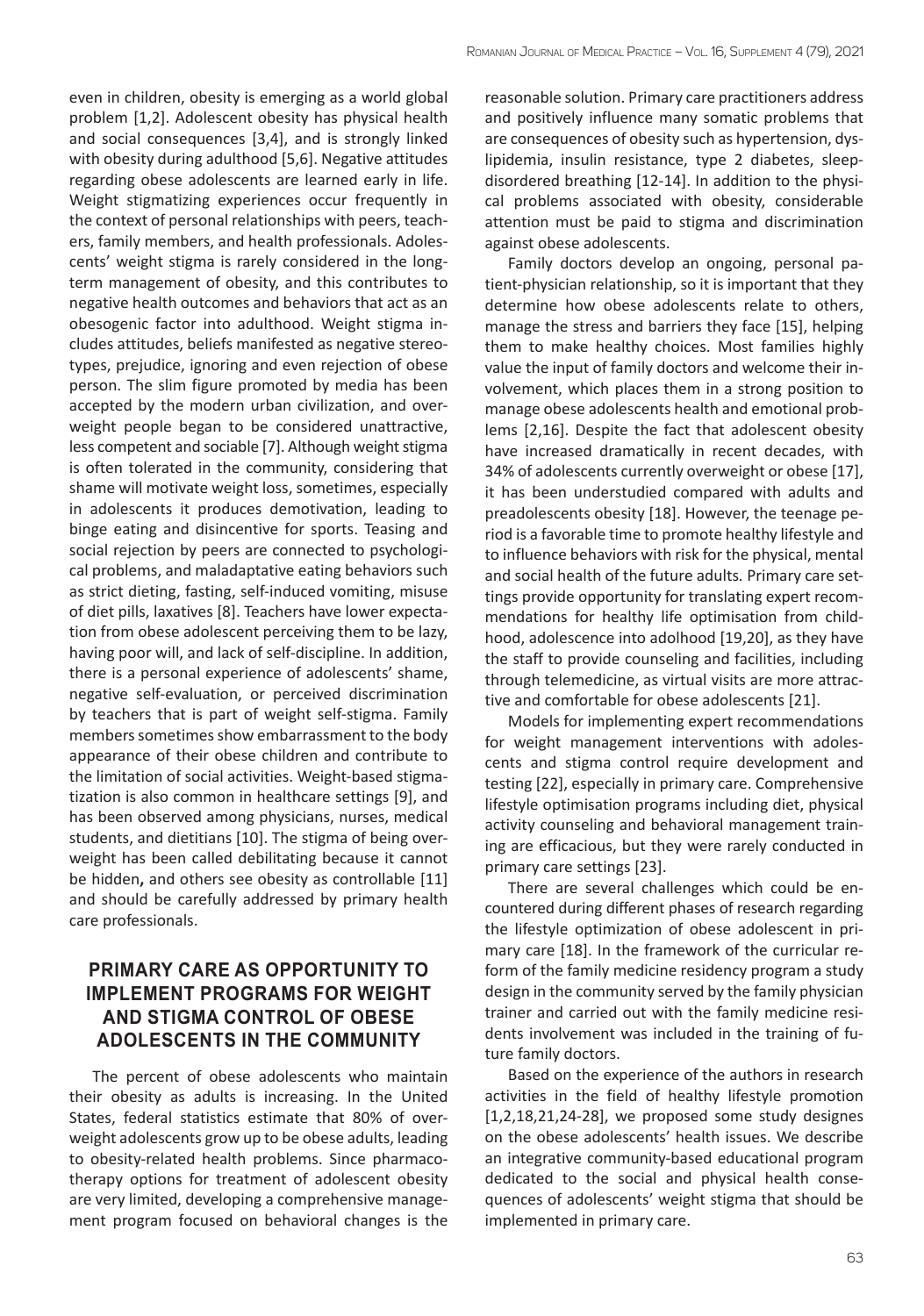The design of the study to be implemented in primary care aims to increase the efficiency and sustainability of community-based educational programs and includes two components.

#### **The body weight control program**

It encompasses a set of principles and techniques for modifying diet and exercise, teaching adolescents how to achieve their eating and exercise goals by methods such as:

- setting goals**:** to reduce weight, improve diet by changing bad meal patterns, increase the amount of physical activity
- self-monitoring**:** keeping records (food diary) of skipping breakfast, food intake calories, portion sizes, sweetened beverage consumption; keeping records of physical activity and screen time (physical activity diary)
- weighing weekly: records of weight loss, stagnation or gain weight
- identifying barriers for goal achievement and solving problems through a tailored plan: avoiding snacking patterns in between meals, improving bad sleep patterns (late hours of sleep, nocturnal binge eating, short sleep duration)
- control of eating stimulus and binge eating prevention: modifying the food and physical activity environment to make healthful choices more available
- rewarding for reached goals provided by family medicine residents, nurses rather than family members
- promoting adolescent autonomy: telephone contact with adolescent and mail contact with parent.

#### **The weight stigma control**

- Social activities diary (social diary) will help to schedule social activities and record the number of missed opportunities to meet with colleagues for fear of being teased or bullied.
- The medical visits diary will record the number of appointments to the doctor avoided by moti-

vations such as shame of the body's appearance and fear of anti-fat attitudes. Adapting the duration and quality of time invested by the family doctor to the complexity of the obese teenagers' problems facilitates the expression of their weight- based emotional problems and helps to identify new barriers to address.

• Focus groups with parents, teachers, school psychologists will include discussions on barriers, seeking help to manage the stigma of the obese child and concerns about being considered a poor parent. The primary care practitioners should emphasize the parents' role in the process.

By administering self-report questionnaires to both adolescents and parents, before and after educational programs, as well as at one year of follow-up, we will be able to test the effectiveness of this communitybased weight and stigma control educational program.

## **CONCLUSIONS AND IMPLICATIONS FOR PRIMARY CARE PRACTICE**

Primary care practitioners are not confident enough in recognizing emotional problems of obese adolescents and have lack of training in this area. Given the time constraints experienced by family physicians, they often do not consider themselves able to manage the victimization of obese adolescents and prefer to work with other health professionals.

The increased prevalence of adolescents' obesity and the social and physical health consequences of weight-based stigmatization, require support in implementing weight and stigma control educational programs in primary care, access to evidence-based interventions and greater resources.

Psycho-educational skills development in the future family doctors training will lead to greater efficacy in addressing emotional needs of obese adolescents. Their increased involvement in counseling parents will help better cope with their children's eating disorders and weight-based victimization.

> *Conflict of interest:* none declared *Financial support:* none declared

#### **REFERENCES**

- 1. Valea A, Silaghi C, Ghervan H, et al. Morbid child obesity with possible Rohhadnet-Rohhad syndrome. *Acta Endocrinologica*  (Buc). 2014; 10(3):515-524.
- 2. Lotrean LM, Popa I, Florea M, et al. Actual Weight, Perceived Weight and Desired Weight of Romanian School Children by Parents and Children. *Medicina.* 2021;57:333.
- 3. Fagot-Campagna A, Pettitt DJ, Engelgau MM, et al. Type 2 diabetes among North American children and adolescents: an epidemiologic review and a public health perspective. *J Pediatr.* 2000;136(5):664-672.
- 4. Willie SM, Wojciechowski B, Garvey T. Insulin resistance and defective glucoseinsulin coupling in ketosis-prone type 2

diabetes at African-American children. *Diabetes*. 1998;46:A306.

- 5. The NS, Suchindran C, North KE, et al. Association of adolescent obesity with risk of severe obesity in adulthood. *JAMA.* 2010;304(18):2042-2047.
- 6. Rundle AG, Factor-Litvak P, Suglia SF, et al.Tracking of Obesity in Childhood into Adulthood: Effects on Body Mass Index and